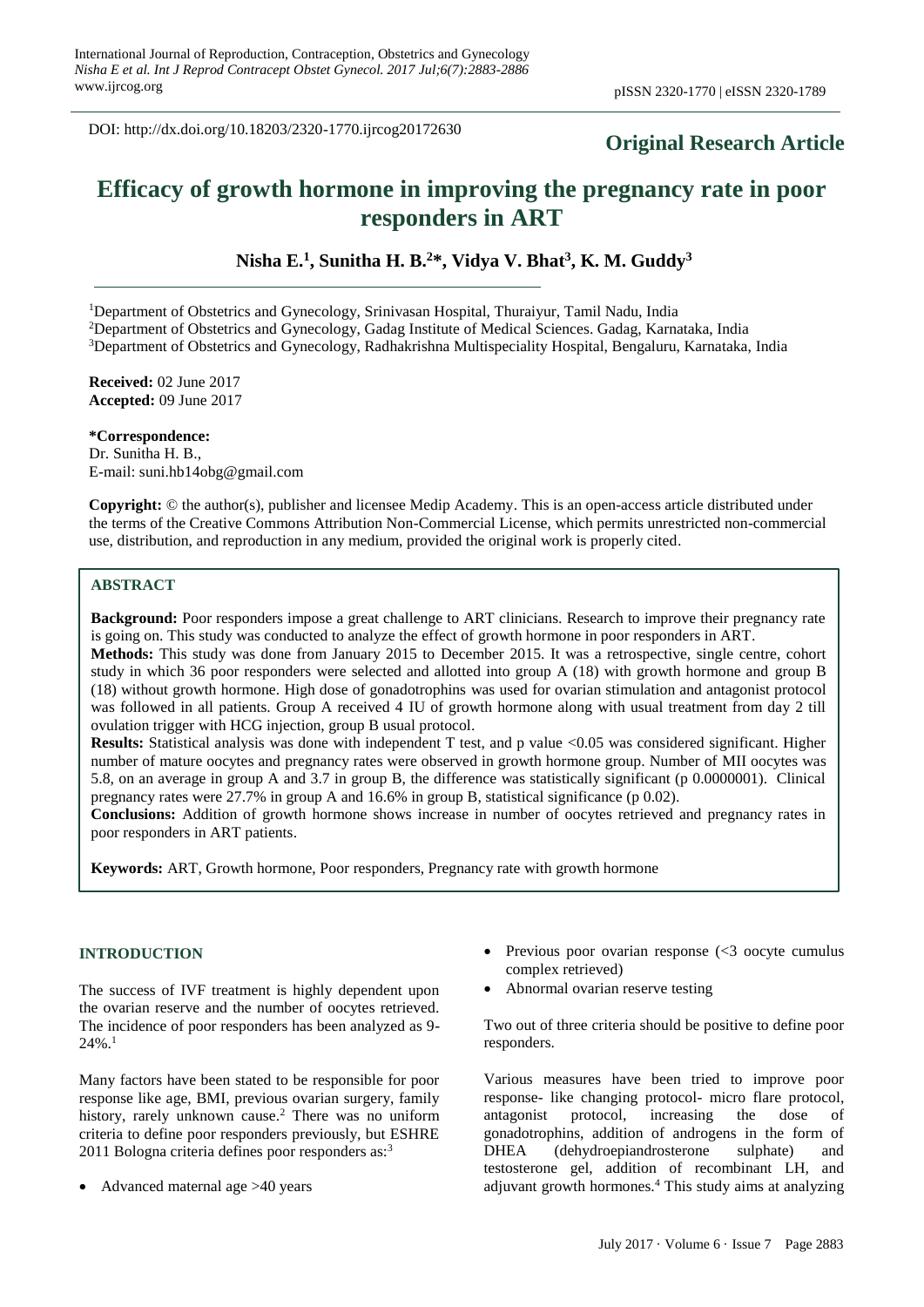the pregnancy outcomes with addition of growth hormone.

#### **METHODS**

This study was a retrospective, single centre, interventional study, Conducted from January 2015 to december 2015. Total of 36 poor responders were taken, 18 patients were included in each arm, group A with growth hormone, and group B without growth hormone. Informed consent was obtained for the study.

In both the group from day 2 of menstrual cycle, recombinant FSH (rFSH) 300-450 IU was started according to the age, BMI, AMH, AFC, and prior response. Patient reviewed on day 8 to see the response with E2, LH, TVS monitoring of the follicular size. Depending on the response, rFSH dose was adjusted, with addition of HMG at times. When the lead follicle reached 14mm then GnRH antagonist cetrorelix 0.25mg was started, and continued till HCG injection. When 2-3 lead follicles reached 17-18mm injection rHCG 250-500 micro grams was given subcutaneous.

In group A injection human growth hormone 4 IU was included in the protocol described above from day 2 of the cycle when stimulation begins till HCG. Group B nothing was added to regular protocol. 34-36 hours after HCG injection, ovum pick up was done with cooks single lumen catheter, oocyte cumulus complex incubated for 2- 4 hours, then denudation done followed by ICSI. Embryo assessed and transfer was done on day 3/day 5 and excess embryos frozen. Luteal support was given with natural micronized progesterone by vaginal route. The statistical analysis was done by independent t test.

#### *Inclusion criteria*

- Age  $>35$
- Previous poor ovarian response  $\langle \langle 3 \rangle$  oocyte cumulus complex)
- Poor ovarian reserve AMH<1/AFC<5
- Patient giving consent for the study.

#### *Exclusion criteria*

- Patient having contraindication for gonadotrophins/ growth hormone
- Patient with DM or at risk with GDM
- Patient with malignancy or prior history of malignancy
- Poorly controlled thyroid disorder
- Normo responders and hyper-responders.

#### **RESULTS**

The mean age of both group A and group B was comparable-37.1 and 37.3 respectively. Causes for infertility factors evaluated in detail prior to initiation of treatment were also similar in both groups with no

statistical significance. Ovulatory dysfunction was the most common factor for infertility in both groups.

**Table 1: Age distribution and causes of infertility.**

| <b>Factors</b>        | <b>Group A</b> | <b>Group B</b> |
|-----------------------|----------------|----------------|
| Age (mean)            | 37.1 years     | 37.3 years     |
| Type of infertility   |                |                |
| Tubal                 | 2              |                |
| Fibroid               |                | $\mathfrak{D}$ |
| Endometriosis         |                | 2              |
| Ovulatory dysfunction | 6              | 5              |
| Male                  | 2              | 2              |
| Multiple              |                |                |
| Unexplained           |                |                |

Number of mature oocytes retrieved was significantly higher in group A (5.8) compared to group B (3.7). p  $(<0.0000001$ ).

#### **Table 2: Outcome of the study.**

|                                       | <b>Group A</b> | <b>Group B</b> P value |             |
|---------------------------------------|----------------|------------------------|-------------|
| Average no of<br>oocytes<br>retrieved | 5.8            | 3.7                    | < 0.0000001 |
| Fertilization rate                    | 76.1%          | 70.1%                  | NS          |
| No of embryos<br>transferred          | $2 - 3$        | $1 - 3$                | NS.         |
| Clinical<br>pregnancy rate            | 27.7%          | 16.6%                  | 0.02        |

Fertilization rate were not statistically significant between the two groups (76.1% and 70.1%). The number embryo transfer done was 2-3 in group A and 1-3 in group B.

The most significant aspect was the clinical pregnancy rate of 27.7% in group A and 16.6% in group B which was statistically significant (p 0.02).

#### **DISCUSSION**

Human growth hormone is a hormone that raises blood sugar, free fatty acid and insulin like growth factor (IGF-1), which stimulates production of proteins. Growth hormone as medication is best known for its use in shortstatured children.<sup>5</sup>

The action of growth hormone on reproduction has been studied in animal and human models. It has been shown that GH is important in early follicular recruitment, subsequent follicular growth, oocyte maturation, estrogen production.<sup>6</sup> GH modulates FSH by up regulating IGF-1. The activities of growth hormone are mediated through IGF-1.<sup>7</sup> Growth hormone has shown to increase intra uterine IGF-1 levels.<sup>8</sup>

The addition of IGF-1 to gonadotrophins in vitro culture of granulose cells have shown increased gonadotrophin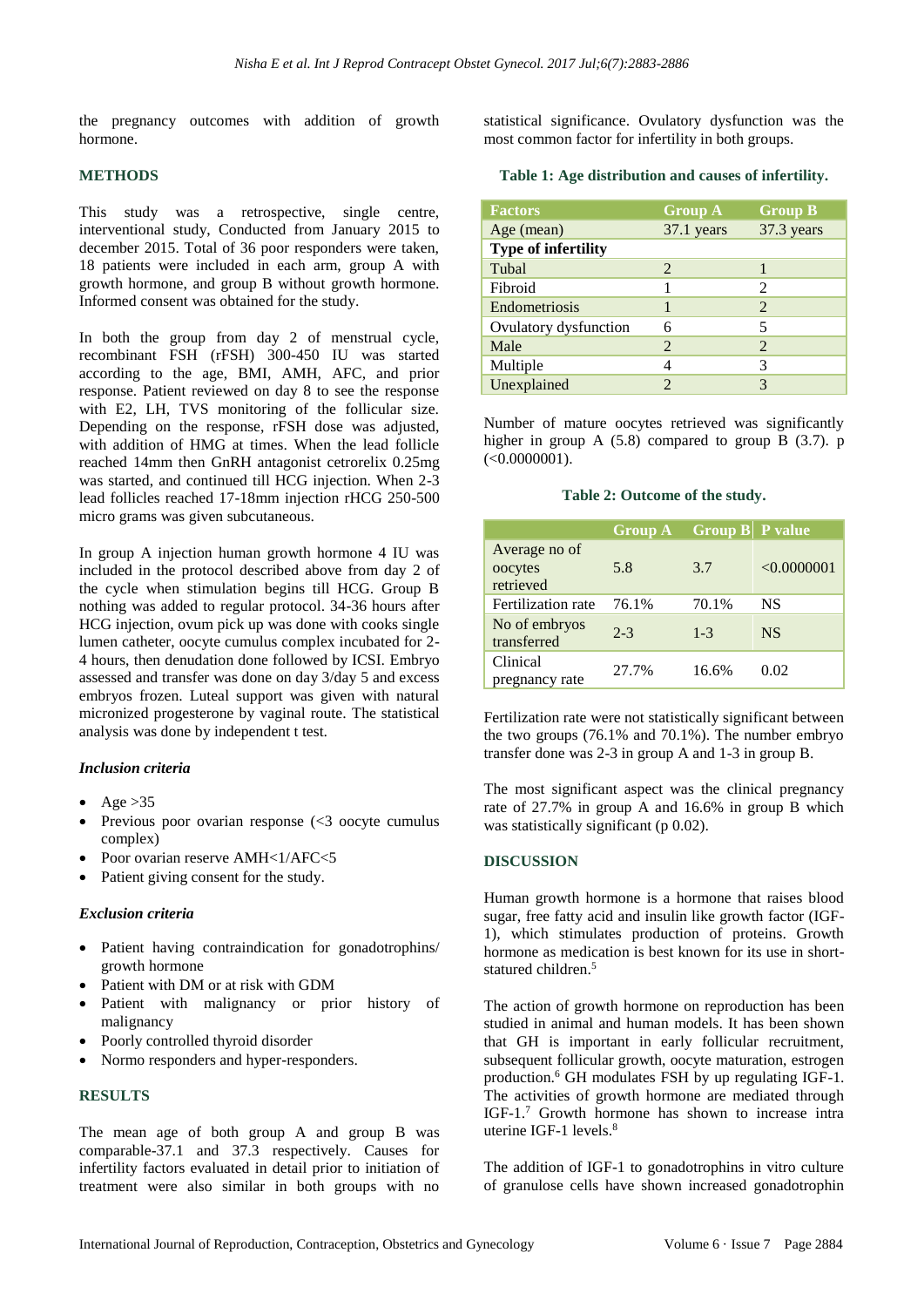action by several mechanisms like augmentation of aromatase activity, progesterone production, 17 betaestradiol production and luteinizing hormone receptor formation.<sup>9</sup>

Several other studies have shown the beneficial effect of growth hormone on poor responders. Schoolcraft in 1997 showed and improved response of ovarian stimulation with addition of growth hormone to micro flare protocol on 32 patients.<sup>10</sup> Koibianakis et al, did a meta-analysis to prove the role of GH in poor responders showing increase in live birth rate to be  $17\%$  with addition of GH.<sup>11</sup> Hazout et al, observed improved response in 245 poor responders.<sup>12</sup>

Yovich JL et al, showed a study on 159 women and 2 different doses of growth hormone 10IU was included, in one group 7, 14, 21 days preceding stimulation and day 2 of stimulation and other group with day 2, 6, 8, 10 of stimulation, showing improved response with growth hormone.<sup>13</sup>

No consensus has been reached regarding the ideal dose of GH, timing and how long to give. Finally, Cochrane data has come on growth hormone which concludes saying the use of growth hormone significantly improves the live birth rate although the exact subgroup of poor responders who will benefit from growth hormone is yet to be identified.<sup>14</sup>

Headache visual disturbances nausea vomiting, joint swelling is few of the side effects of growth hormone observed in some of the studies, but in our study no patient had any significant side effects.<sup>15</sup>

### **CONCLUSION**

Addition of growth hormone has shown to be increasing pregnancy outcomes in poor responders.

Till no particular protocol or treatment is given by standard guidelines for poor responders to be superior than others, addition of growth hormones appears to be a reasonable alternative with whatever protocol one is following.

*Funding: No funding sources Conflict of interest: None declared Ethical approval: The study was approved by the Institutional Ethics Committee*

#### **REFERENCES**

1. Ben-Rafael Z, Bider D, Dan U, Zolti M, Levran D, and Mashiach S. Combined gonadotropin releasing hormone agonist/human menopausal gonadotropin therapy (GnRHa/hMG) in normal, high, and poor responders to hMG. J In Vitro Fertiliz Embryo Transfer. 1991;8(1):33-6.

- 2. Jenkins JM, Davies DW, Devonport H, Anthony FW, Gadd SC, Watson RH et al. Comparison of 'poor' responders with 'good'responders using a standard buserelin/human menopausal gonadotrophin regime for in-vitro fertilization. Human Reprod. 1991;6(7):918-21.
- 3. Younis JS. The Bologna criteria for poor ovarian response;has the job been accomplished? Human Reprod. 2012;27(6):1874-5.
- 4. Surrey ES, Bower J, Hill DM, Ramsey J, Surrey MW. Clinical and endocrine effects of a microdose GnRH agonist flare regimen administered to poor responders who are undergoing in vitro fertilization. Fertil Steril. 1998;69(3):419-24.
- 5. Homburg R, Eshel A, Abdalla HI, Jacobs HS. Growth hormone facilitates ovulation induction by gonadotrophins. Clin Endocrinol. 1988;29(1):113-8.
- 6. Hsu DJ, Hammond JM. Concomitant effects of growth hormoneon secretion of insulin-like growth factor I and progesterone bycultured porcine granulosa cells. Endocrinology. 1987;121(4):1343-8.
- 7. Yoshimura Y, AndoM, Nagamatsu S, Iwashita M, Adachi T, Sueoka K. Effects of insulin-like growth factor-I on follicle growth, oocytematuration, and ovarian steroidogenesis and plasminogen activatoractivity in the rabbit. Biol Reprod. 1996;55(1):152-60.
- 8. Mason HD, Martikainen H, Beard RW, Anyaoku V, Franks S.Direct gonadotrophic effect of growth hormone on oestradiolproduction by human granulosa cell in vitro. J Endocrinol. 1990;126:R1-  $R<sub>2</sub>$
- 9. Blumenfeld Z, Amit T. The role of growth hormone (GH), GH receptor and GH-binding protein in reproduction and ovulation induction. J Pediatr Endocrinol Metabol. 1996;9:145-62.
- 10. Schoolcraft W, Schlenker T, Gee M, Stevens J, Wagley L. Improved controlled ovarian hyperstimulation in poor responder in vitro fertilization patients with a micro dose folliclestimulating hormoneflare, growth hormone protocol. Fertil Steril. 1997;67(1):93-7.
- 11. Kolibianakis EM, Venetis CA, Diedrich K, Tarlatzis BC, Griesinger G. Addition of growth hormone togonadotrophins in ovarian stimulation of poor responders treated by in-vitro fertilization: a systematic review and metaanalysis. Human Reprod Update. 2009;15(6):613-22.
- 12. Hazout A, Junca AM. A pilot, prospective, randomised, doubleblind, placebo-controlled study to compare protocols for ovarianstimulation with rhRSH (Gonal-F) combined with two differentdoses of r-hGH or placebo in patients with oocyte dysmorphy undergoing ICSI. Human Reprod. 2003;18(Supplement 1):299-12.
- 13. Yovich JL, Stanger JD. Growth hormone supplementation improves implantation and pregnancy productivity rates for poor-prognosis patients undertaking IVF. 2010;21(1):37-49.